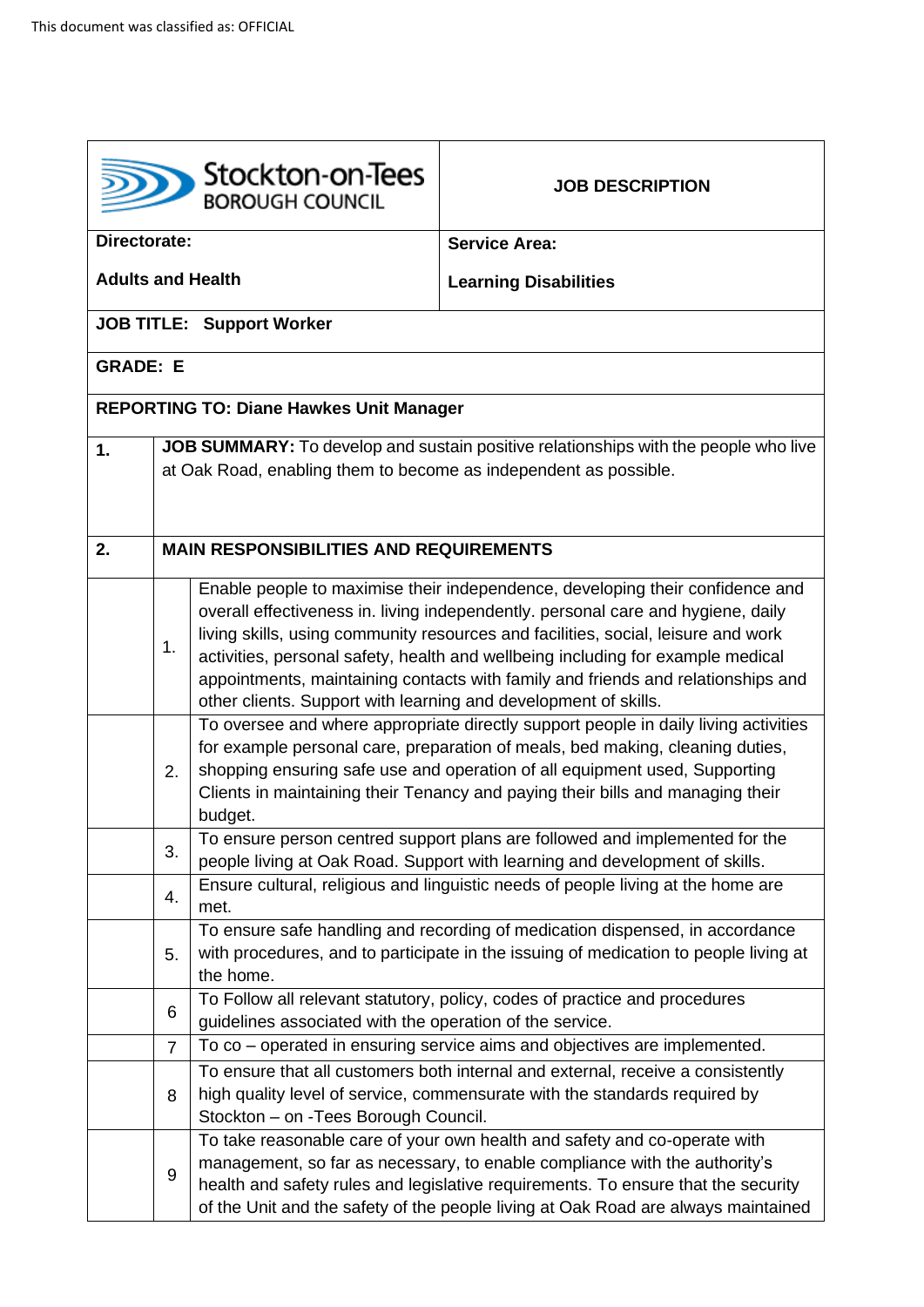| 10 | To undertake such personal training as may be deemed necessary to meet the<br>duties and responsibilities of the post. |
|----|------------------------------------------------------------------------------------------------------------------------|
|    | To undertake such other duties and responsibilities commensurate with the                                              |
| 11 | grading and nature of the post.                                                                                        |
|    | Qualifications and Education. Good general education GCSE level qualification or                                       |
|    | equivalent. Level 2 Diploma in Health and Social Care or Equivalent. Level 2                                           |
|    | [minimum] Certificate in understanding the Safe Handling of Medication.                                                |
| 12 | There will be a requirement to undertake Level 3 Medication training within two                                        |
|    | months of appointment. Desirable level 3 in Health and Social Care or                                                  |
|    | equivalent.                                                                                                            |
|    | Experience and Knowledge An understanding of the needs of adults with a                                                |
|    | learning disability. Minimum of two years' experience of working directly with                                         |
|    | adults with learning disabilities. Knowledge and experience of good practice that                                      |
|    | underpins adult care in care settings. Knowledge and experience of how to                                              |
| 13 | implement Person Centred Plans and individual Risk assessments. A willingness                                          |
|    | to undertake any training commensurate to the post. Experience of supporting                                           |
|    | adults with learning disabilities to access community-based services and                                               |
|    | activates. Knowledge of the legislation that underpins adult care in care settings.                                    |
|    | Skills and ability Good communication Skills [oral and written]. Ability to ask for                                    |
| 14 | guidance and instruction from management. Ability to work alone. IT Skills with a                                      |
|    | willingness to undertake training to meet the requirements for the job role.                                           |
|    | Skilled in the adapting activities to meet the individual's needs. Ability to maintain                                 |
| 15 | records. To undertake such personal training as may be deemed necessary to                                             |
|    | meet the duties and responsibilities of the post.                                                                      |
| 16 | Personal Attributes client focused. Approachable, friendly, Enthusiastic, positive                                     |
|    | approach, Reliable honest and flexible.                                                                                |
| 17 | Special Requirements Able to work a range of shifts [early morning, late shifts,                                       |
|    | sleepovers at short notice to cover holidays and sickness, if part time.                                               |
| 18 | The job involves working directly with adults with a learning disability and                                           |
|    | therefore is subject to a DBS check.                                                                                   |
| 19 | To have all COVID vaccinations                                                                                         |
| 20 | To be willing to work in different Health and social care settings                                                     |
|    |                                                                                                                        |

## **3. GENERAL**

**Job Evaluation -** This job description has been compiled to inform and evaluate the grade using the NJC Job Evaluation scheme as adopted by Stockton Council.

**Other Duties -** The duties and responsibilities in this job description are not exhaustive. The post holder may be required to undertake other duties from time to time within the general scope of the post. Any such duties should not substantially change the general character of the post. Duties and responsibilities outside of the general scope of this grade of post will be with the consent of the post holder.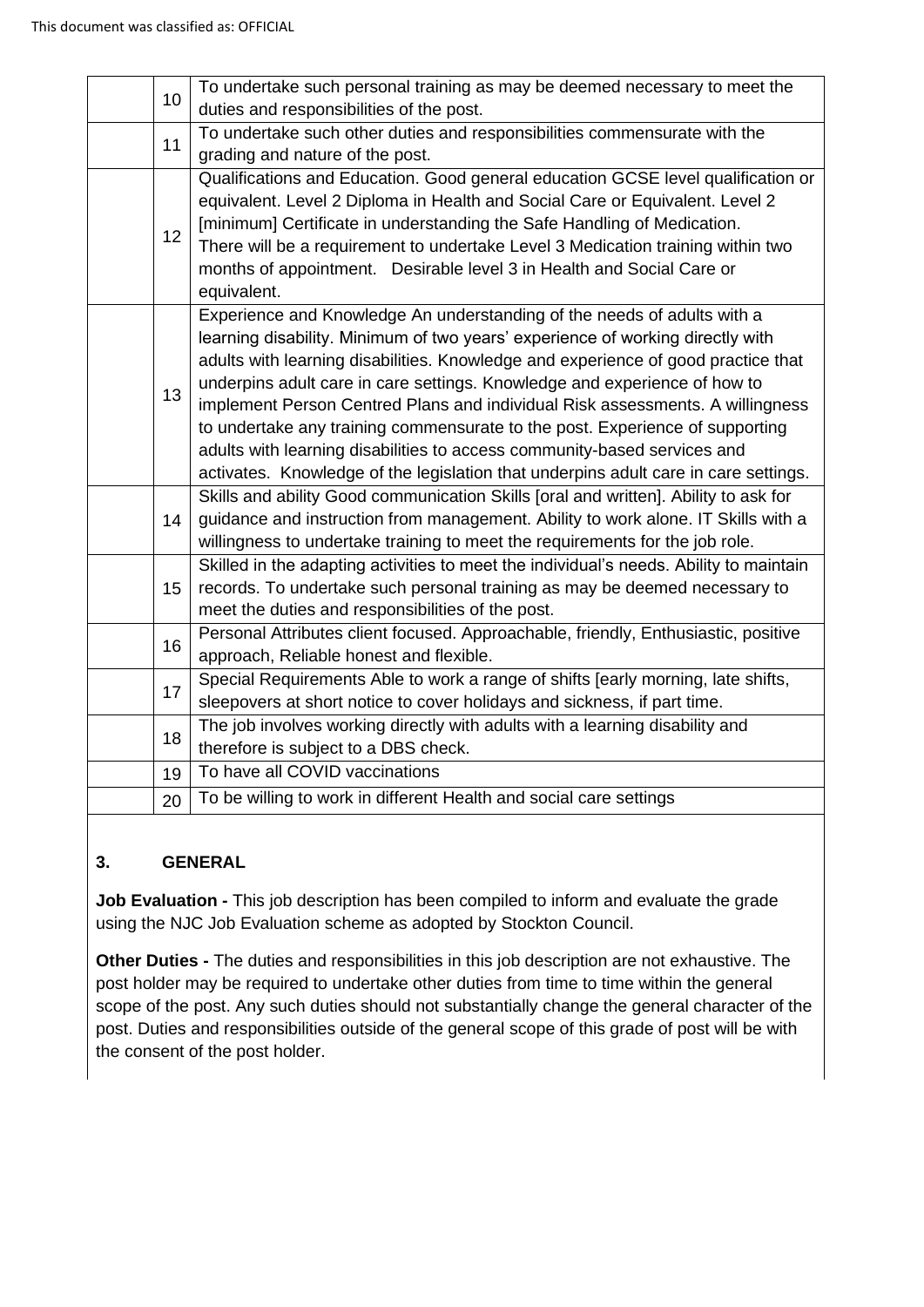**Workforce Culture and supporting behaviours and Code of Conduct –** The post holder is required to carry out the duties in accordance with Workforce Culture and supporting behaviours, code of conduct, professional standards and promote equality and diversity in the workplace.

**Shaping a Brighter Future –** The post holder will embrace the Council's "Shaping a Brighter Future" programme.

**Personal Development** – As defined by the Council's Culture Statement, all employees will take responsibility for their own development

**Customer Services –** The post holder is required to ensure that all customers both internal and external, receive a consistently high quality level of service, commensurate to the standards required by Stockton on Tees Borough Council.

**Policies and Procedures –** The post holder is required to adhere to all Council Policies and **Procedures** 

**Health and Safety –** The post holder has a responsibility for their own health and safety and is required to carry out the duties in accordance with the Council Health and Safety policies and procedures.

**Safeguarding –** All employees need to be aware of the possible abuse of children and vulnerable adults and if you are concerned you need to follow the Stockton Council's Safeguarding Policy. In addition employees working with children and vulnerable adults have a responsibility to safeguard and promote the welfare of children and vulnerable adults during the course of their work.

|                                             |  | Name: | Signature: | Date    |
|---------------------------------------------|--|-------|------------|---------|
| Job Description written by:<br>(Manager)    |  |       |            |         |
| Job Description agreed by:<br>(Post holder) |  | . .   |            | .<br>п. |

**Job Description dated January 2021**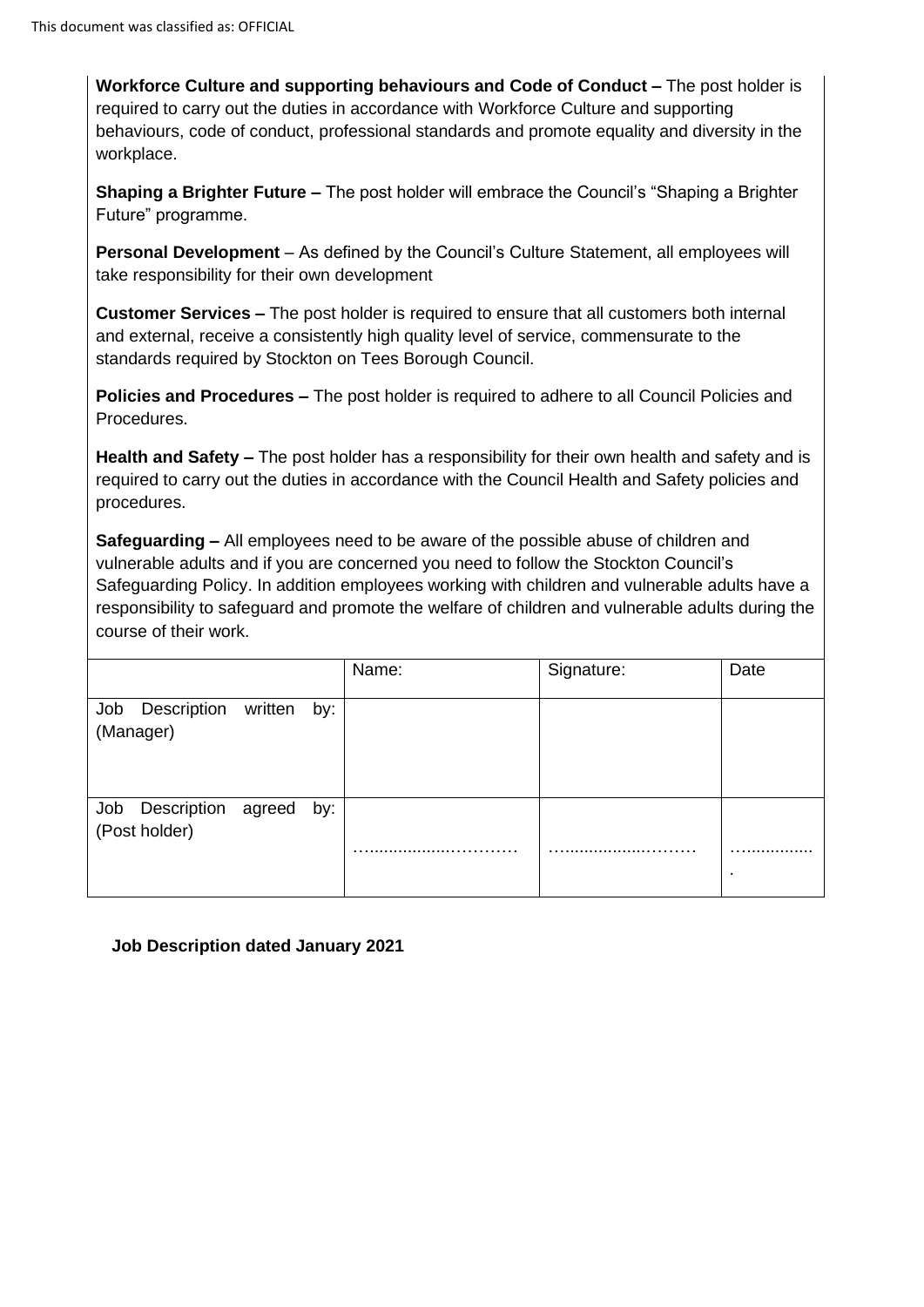

## **PERSON SPECIFICATION**

| Job Title/Grade            | <b>Support Worker</b>      | <u>_</u>              |
|----------------------------|----------------------------|-----------------------|
| Directorate / Service Area | <b>Adults &amp; Health</b> | Learning Disabilities |
| Post Ref:                  | 32231                      |                       |

|                | <b>ESSENTIAL</b>                                                                                                                                                                                                                                                                                                                              | <b>DESIRABLE</b>                                         | <b>MEANS OF</b><br><b>ASSESSMENT</b>                             |
|----------------|-----------------------------------------------------------------------------------------------------------------------------------------------------------------------------------------------------------------------------------------------------------------------------------------------------------------------------------------------|----------------------------------------------------------|------------------------------------------------------------------|
| Qualifications | Good general education GCSE level<br>qualification or equivalent<br>Level 2 or 3 Diploma in Health and Social<br>Care or equivalent.<br>Level 2 (minimum) Certificate in<br>Understanding the Safe Handling of<br>Medication<br>(There will be a requirement to undertake<br>Level 3 Medication training within two<br>months of appointment) | Level 3 Diploma in Health and Social Care or equivalent. | <b>Application Form</b><br><b>Certificate Check</b><br>Interview |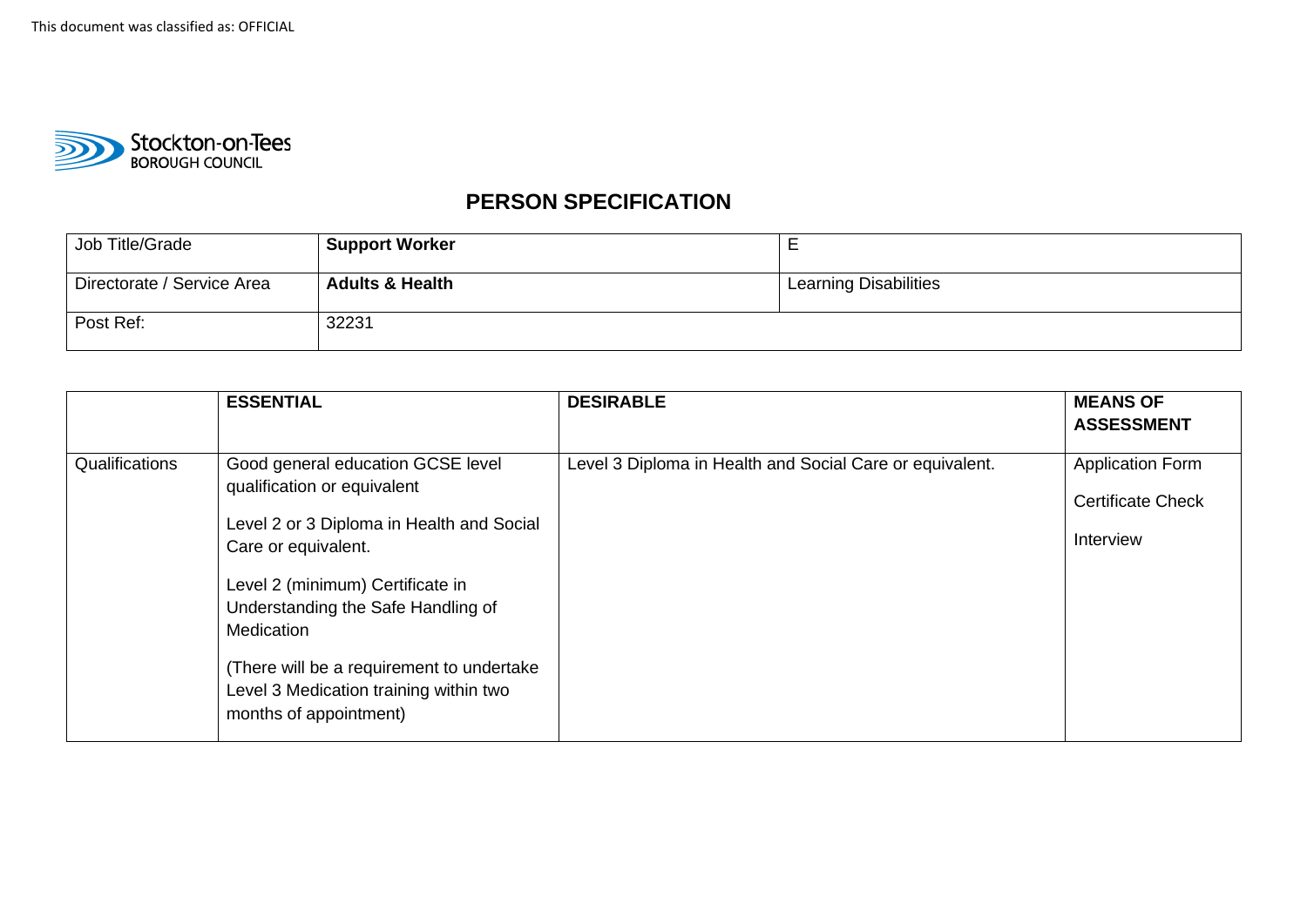| Experience    | An understanding of the needs of adults<br>with a learning disability<br>Minimum of two years' experience of<br>working directly with adults with learning<br>disabilities<br>Knowledge and experience of good<br>practice that underpins adult care in care<br>settings<br>Knowledge and experience of how to<br>implement Person Centred Care Plans | Knowledge of and experience of the assessment, care planning<br>and review systems for adults with a learning disability<br>Experience of supporting adults with learning disabilities to<br>access community-based services and activities.<br>Knowledge of the pressures and the difficulties families face<br>supporting adults with learning disabilities to remain living at<br>home<br>Knowledge of the legislation that underpins adult care in care<br>settings | Application /<br>Interview |
|---------------|-------------------------------------------------------------------------------------------------------------------------------------------------------------------------------------------------------------------------------------------------------------------------------------------------------------------------------------------------------|-------------------------------------------------------------------------------------------------------------------------------------------------------------------------------------------------------------------------------------------------------------------------------------------------------------------------------------------------------------------------------------------------------------------------------------------------------------------------|----------------------------|
| Knowledge &   | and Individual Risk Assessments<br>A willingness to undertake any training<br>commensurate with the post<br>Good communication skills (oral and                                                                                                                                                                                                       | IT Skills with a willingness to undertake training on appointment                                                                                                                                                                                                                                                                                                                                                                                                       |                            |
| <b>Skills</b> | written)<br>Ability to take guidance and instruction<br>from management<br>Ability to work alone, whilst using initiative,<br>or as part of a team                                                                                                                                                                                                    | to meet the requirements of the job role                                                                                                                                                                                                                                                                                                                                                                                                                                |                            |
|               | Skilled in the adapting activities to meet<br>individual needs and circumstances<br>/situations from PCP's<br>Ability to maintain records                                                                                                                                                                                                             |                                                                                                                                                                                                                                                                                                                                                                                                                                                                         |                            |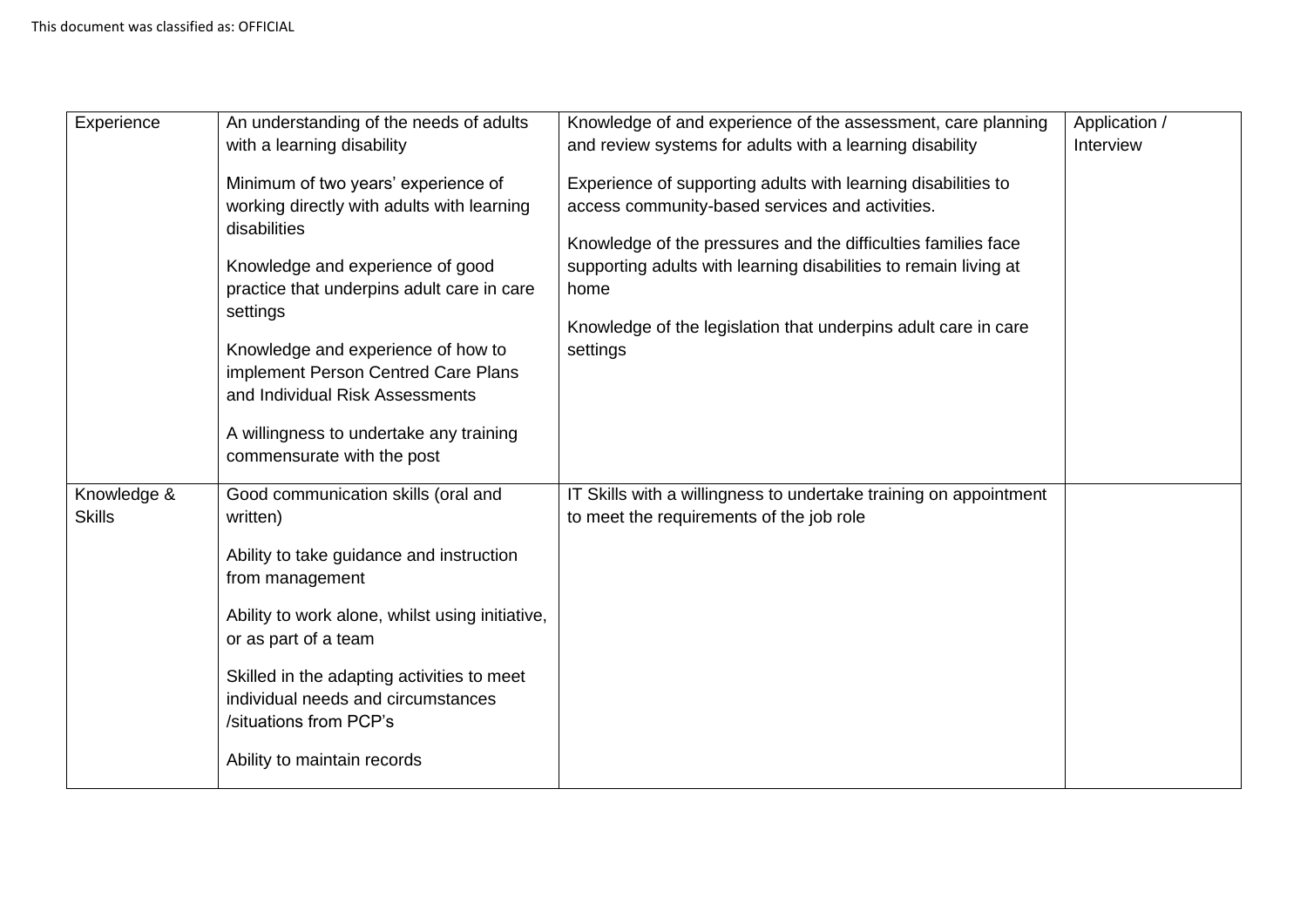|                               | Be prepared to accept structured<br>supervisions and appraisals<br>To undertake such personal training as<br>may be deemed necessary to meet the<br>duties and responsibilities of the post |                       |               |
|-------------------------------|---------------------------------------------------------------------------------------------------------------------------------------------------------------------------------------------|-----------------------|---------------|
| Specific                      | Demonstrate the Council's Behaviours                                                                                                                                                        |                       | Application / |
| behaviours<br>relevant to the | which underpin the Culture Statement.                                                                                                                                                       |                       | Interview     |
| post                          | Client focused                                                                                                                                                                              |                       |               |
|                               | Approachable                                                                                                                                                                                |                       |               |
|                               | Friendly                                                                                                                                                                                    |                       |               |
|                               | Enthusiastic                                                                                                                                                                                |                       |               |
|                               | Positive approach and motivated                                                                                                                                                             |                       |               |
|                               | Positive role model for staff and clients                                                                                                                                                   |                       |               |
|                               | Reliable honest and flexible                                                                                                                                                                |                       |               |
| Other                         | Able to work a range of shifts (early                                                                                                                                                       | Clean driving licence |               |
| requirements                  | morning, late shifts, sleepovers) at short<br>notice to cover sickness and holidays, if                                                                                                     |                       |               |
|                               | part time                                                                                                                                                                                   |                       |               |
|                               | The job involves working directly with                                                                                                                                                      |                       |               |
|                               | adults with a learning disability and                                                                                                                                                       |                       |               |
|                               | therefore is subject to a DBS check                                                                                                                                                         |                       |               |

**Person Specification dated January 2021**